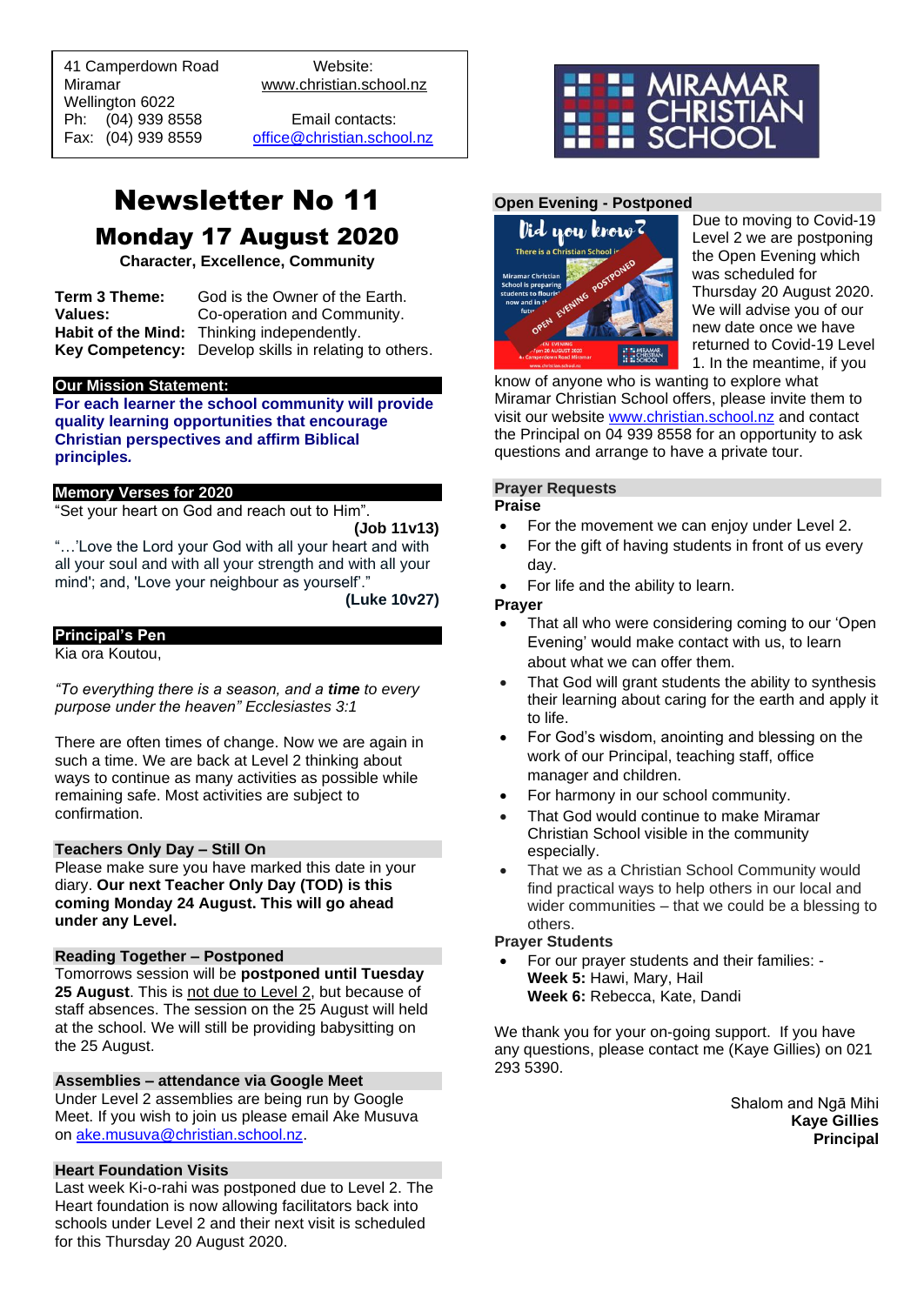| <b>SCHOOL DIARY</b>   |                                                |  |
|-----------------------|------------------------------------------------|--|
| <b>Every Mon</b>      | Assembly (time to be advised)                  |  |
| <b>Every Wed</b>      | Subway ordered lunch (optional)                |  |
| <b>Every Tues/Fri</b> | Wheels Day / Wear PE Uniform                   |  |
| <b>Every Thurs</b>    | Technicraft (Yrs 7-8)                          |  |
| <b>Every Fri</b>      | Music Lessons, 8:30am - 10:00am                |  |
| <b>Every Sun</b>      | 10am Gateway Baptist Church - all welcome      |  |
| Aug                   |                                                |  |
| Mon 17 Aug            | Assembly 2:30pm                                |  |
| Mon 17 Aug            | BoT Mtg, 6:30pm, Rm 4                          |  |
| Tues 18 Aug           | No Sports @ ASB                                |  |
| Thurs 20 Aug          | Heart Foundation - Ki-o-Rahi                   |  |
| Fri 21 Aug            | Kauri Class - Wonder Projects Rocket Challenge |  |
| Mon 24 Aug            | Teacher Only Day - No school                   |  |
| Tues 25 Aug           | Sports @ ASB 1:20-2:05pm                       |  |
| Tues 25 Aug           | Reading Together 3:15pm                        |  |
| Fri 28 Aug            | Mufti Day (bring a gold coin)                  |  |
| Fri 28 Aug            | Kauri Class - Wonder Projects Rocket Challenge |  |
| Mon 31 Aug            | Shared Assembly 2:30pm                         |  |
| <b>Sep</b>            |                                                |  |
| Tues 1 Sep            | Sports @ ASB 1:20-2:05pm                       |  |
| Fri 4 Sep             | Kauri Class - Wonder Projects Rocket Challenge |  |
| Mon 7 Sept            | Assembly 2:30pm                                |  |
| Tues 8 Sept           | Sports @ ASB 1:20-2:05pm                       |  |
| Tues 8 Sept           | Reading Together 3:15pm @ Miramar Library      |  |
| Fri 11 Sept           | Kauri Class - Wonder Projects Rocket Challenge |  |
| Mon 14 Sept           | Shared Assembly 2:30pm                         |  |
| Tues 15 Sept          | Sports @ ASB 1:20-2:05pm                       |  |
| Fri 18 Sept           | Yr4-8 Library Visit 11:30am                    |  |
| Mon 21 Sept           | Assembly 2:30pm                                |  |
| Mon 21 Sept           | BoT Mtg, 6:30pm, Rm 4                          |  |
| Tues 22 Sept          | Sports @ ASB 1:20-2:05pm                       |  |
| Fri 25 Sept           | Mufti Day (bring a gold coin)                  |  |
| Fri 25 Sept           | Kauri Class - Wonder Projects Rocket Challenge |  |



# **Circus classes for all ages!**

The Circus Hub in Wellington offer circus classes that are fun, exciting and challenging! Skills taught include aerial skills, trapeze, acrobatics, juggling and more! A great activity to develop coordination, perseverance, creativity and confidence. Available for all ages from

3yrs. We also have a school holiday programme and offer birthday parties. Enrol today at [www.circus.org.nz](http://www.circus.org.nz/).<br>**food & drimk** videos puzzles lego **hasketball** 



| <b>Fridays 3-5pm</b>        | Hey parents,                                                                                                          |
|-----------------------------|-----------------------------------------------------------------------------------------------------------------------|
| (Come straight from school) | we're keen for you to stay                                                                                            |
| 24 July                     | and join in the fun!                                                                                                  |
| 31 July                     | Tea + coffee available!                                                                                               |
| 7 August                    | This FREE programme is run                                                                                            |
| 14 August                   | by Ben Edwards                                                                                                        |
| 21 August                   | Children, Youth & Families Pastor                                                                                     |
| 28 August                   | <b>Gateway Baptist Church</b>                                                                                         |
| 4 September                 | with the assistance of church volunteers                                                                              |
| 11 September                | Any questions? Ring Ben on 022 401 5720                                                                               |
|                             | Gateway Baptist Church, 33 Park Rd, Miramar   gatewaybaptist.org.nz   families@gatewaybaptist.org.nz   ph 022 4015720 |

**Wellington Phoenix Holiday Programme is back for the October School Holidays!**



The Wellington Phoenix FC are hosting a 2-day training programme during the upcoming October school holidays. This is your child's opportunity to play their favourite sport, show off all the skills they have been working on during the season and make new friends! Monday 5 – Tuesday 6 October 2020, 9am – 3pm | Fraser Park Sportsville, Lower Hutt Suitable for ages 7-12 and all physical impairments &

abilities

- Prices (for a 2-day programme)
	- Full Members \$120
	- Complementary Members & Non-Members \$150
- What's Included in the two-day programme:
	- Coaching from New Zealand Licenced **Coaches**
	- Official Phoenix branded apparel
	- Skills, drills and loads of fun!

Register now on our website: